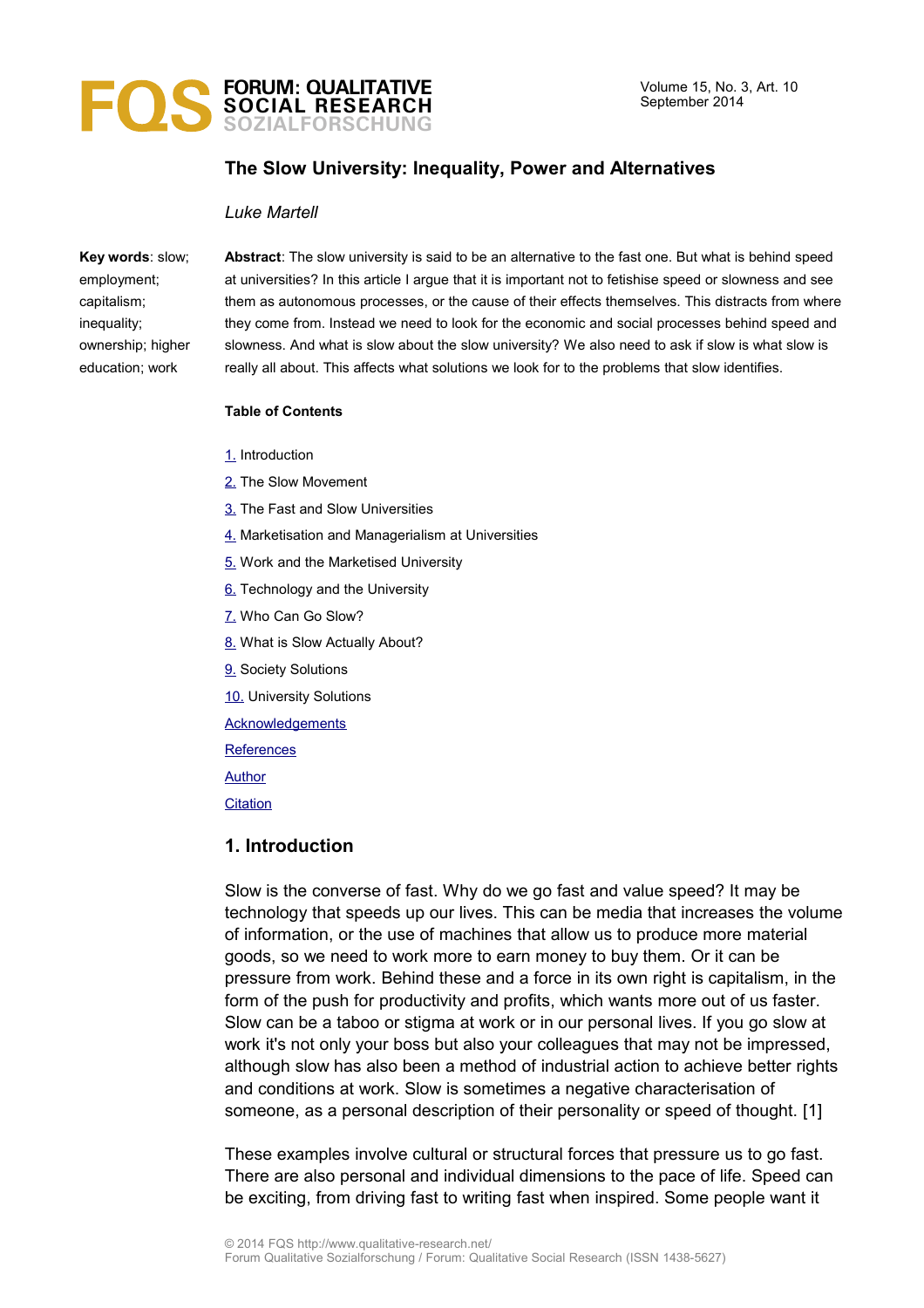all. They want to pursue everything they can at work and in their personal lives, because there are so many stimulating and exciting things to do. They work hard and play hard. To fit it in requires going fast. Some of us may pursue speed and activity to avoid dwelling on things, insecurities or problems we want to avoid. Stopping or slowing makes it more difficult to avoid our demons. But these individual or psychological dimensions to speed are not independent of structural or cultural forces, social or unconscious, that push us into positions of wanting individually to go fast. [2]

## <span id="page-1-0"></span>**2. The Slow Movement**

The idea of the slow university follows from discussions of slow and the Slow movement across a range of areas. Slow is said to have started with slow food (ANDREWS, 2008). This is not so much about making food at a more sedate pace but about doing it from scratch, and seeing it through the process from growing via preparation and cooking to eating. It involves more time but not necessarily going slower. It is more labour-intensive. And it concerns knowing and being in control of the whole process. This gives some clues that slow is about something more than, or even different from, slowness. Relatedly, slow dating also seems to be less about speed and as much about depth (SCATURRO, 2014). The Slow movement has also been about natural and organic food, opposition to mass production and globalisation of food, and a preference for local and regional cuisine. [3]

Many who are interested in the advantages of going slow are looking for a better work-life balance. This means more family time, more for children and leisure and slow parenting. It may mean less time at work to create time to spend with children. It's also about a slower schedule for children, and less of a stream of classes and clubs encouraged by pushy parents (HONORÉ, 2008). There is a gender dimension to this because it can mean, for one thing, men spending more time in domestic and childcare roles. Here women in relationships with men often take on much more than half the burden, leaving them less space for public or work lives. Or they do a double shift, entering public life while doing most of the hours at home too. But doing less paid work so kids have their parents around more can be negative for women. They often earn less than men so may end up being the ones who retreat from hard won places in paid work and the public sphere to spend more time in traditional childcare roles that need to be distributed more evenly, not less so. [4]

Slow can be about hours of work and the nature and volume as well as pace of work. New technology means we should be able to produce as much as before while working less. But technology is often used to make us produce more while working just as many or even more hours. It is significant that the pursuit of money by employers and employees is not, or not only, about speed at work, but also how much work, for how long, or control at work. [5]

Information and communication technology (ICT), the information age and social media are seen to impose a pace and demands on our lives that are difficult to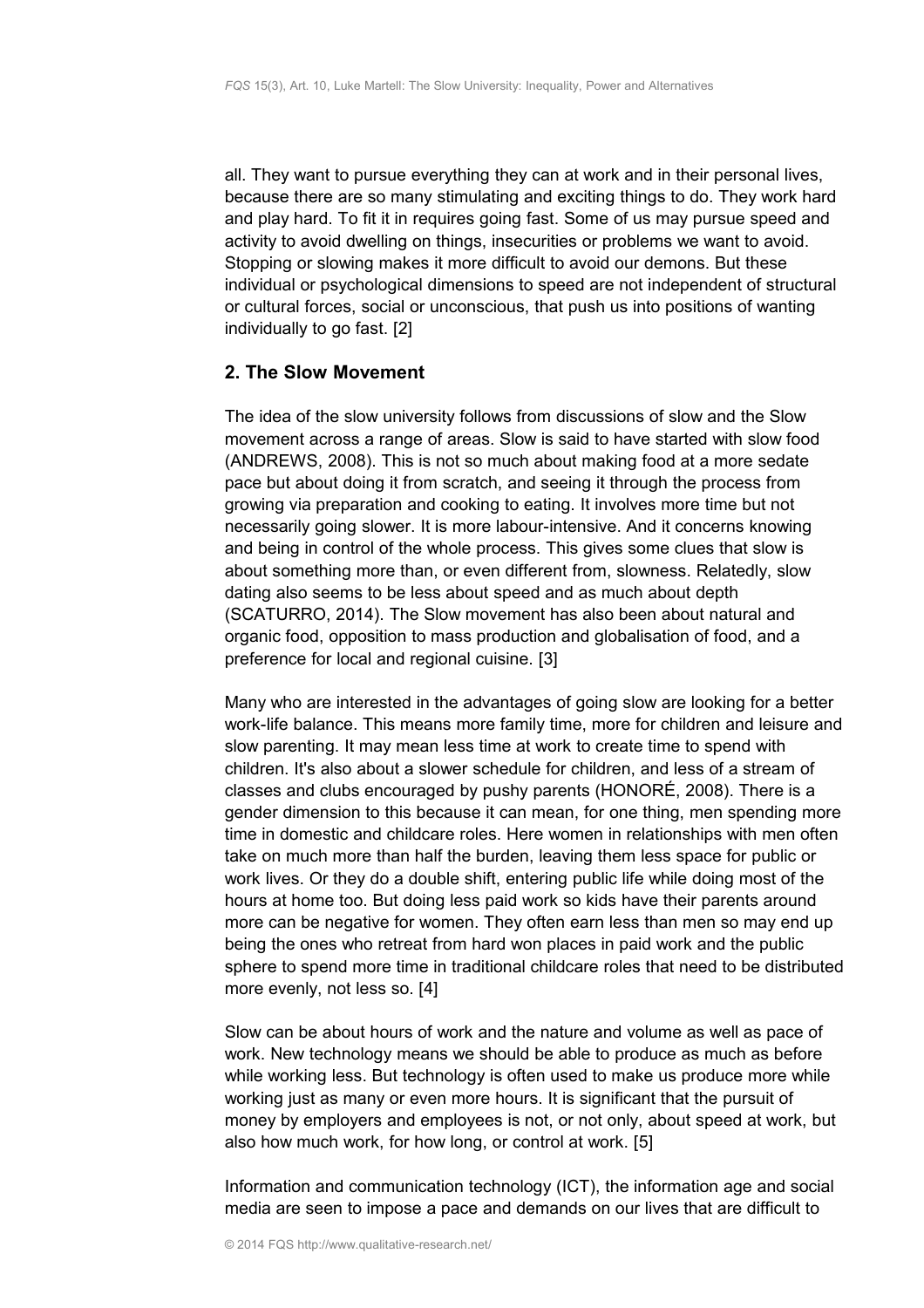keep up with. This is especially relevant to universities that are information industries and where information workers and their students are very linked up to social media and the internet. I will come back to this theme. But it is important not to focus just on the technology. What is significant is as much who controls it and how. [6]

Cities are seen to be places where the speed of life is fast. Volumes of people and stimuli pass us with little interruption. Sociologists like SIMMEL (1950 [1903]) have said a blasé and impersonal character develops in urban areas, to cope with the impossibility of engaging all the time with the demands on our attention. Slow city networks are about rolling back the stress and de-alienation of urbanism. One way is through localism in the city, which allows for greater connectedness with our surroundings and people in the community nearest to us. [7]

There are discussions of slow transport. With increased time, for example, we could travel more by public transport and bicycle, which would be good for the environment, stress and health. Although going by bicycle can often be faster than by motor vehicle. There is slow fashion. This abides by the same kind of rules as slow food. It's about craft production from the start of the process to the end, DIY clothes, and against mass production. It takes more time. Slow fashion involves repairing and re-using clothes and less disposal, ethical and green dimensions found across areas of the Slow movement. [8]

Many who are interested in slow are so because of its links with physical and mental health and there is overlap with ecological and quality of life movements. Common themes of slow include stress, lifestyle, quality over quantity, happiness, depth that comes with time, localism, connectedness, doing-it-yourself, and holism, seeing the whole process through. [9]

# <span id="page-2-0"></span>**3. The Fast and Slow Universities**

There has been much interest in slow reading (KINGSLEY, 2010), [slow science,](http://slow-science.org/) and [slow scholarship.](http://web.uvic.ca/~hist66/slowScholarship/) Slow reading can be done offline, where it is possible to focus on one item at a time away from the online bombardment of sources. Offline reading allows us to focus on a thing in depth, rather than lots superficially. PELS (2003) argues that speed is especially problematic for science, which works best when there is lack of haste and withdrawal from fast cultures like politics and business. He says science benefits from slowing down and slow personalities who read and write more. For him it is different from decisionist, stress-driven cultures. But speed in science is being imposed by external pressures for performance defined in certain ways, by a kind of enterprise culture and the growth of a media and celebrity system of academics. Slow science and reading are relevant to the slow university. But there is more to the slow university than just slow scholarship. [10]

In 2004 Harry LEWIS, the Dean of Harvard College, wrote to new undergraduates. His letter was entitled "Slow Down: Getting More Out of Harvard by Doing Less". He advised the new arrivals not to take on too many things, to do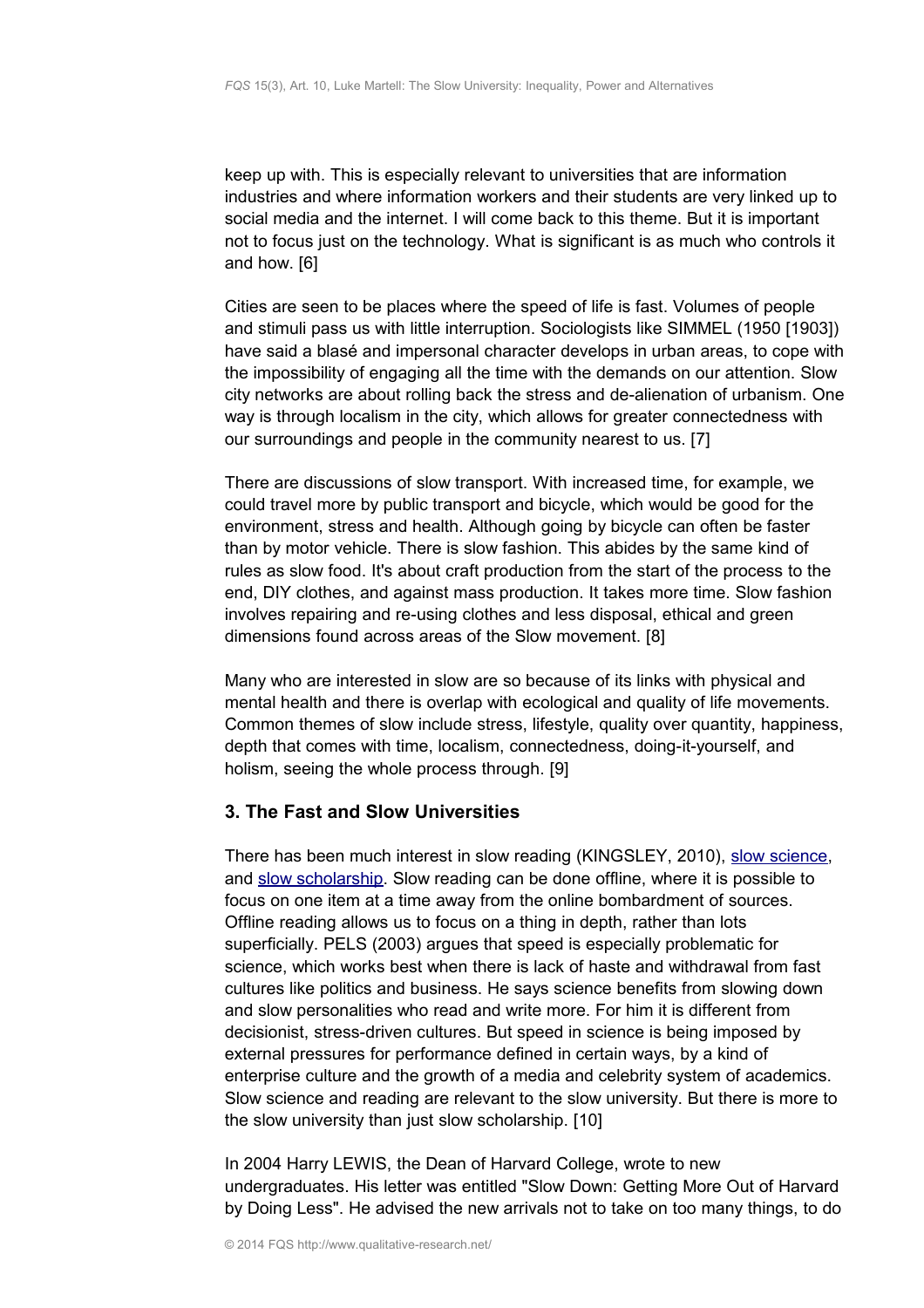them slower and fit in alternatives to study. The letter told them to be careful about opting for short (faster) degrees, and to consider taking a term or a year off, and to go abroad. He advised them not to be too vocational in their choice of studies. LEWIS said they should emphasise choice rather than compulsion in their education, doing things that they want to rather than what they felt they should. He told the students to leave things for after they graduated, to join student groups rather than necessarily trying to start one, and not to try to juggle too many extra-curricular activities. He advised them to think of their health and to take time off to do non-work things. He told them not to try to be perfect. [11]

Cross the Atlantic and come forward 10 years. LEWIS' welcome is very different to the recommendations of Edward ACTON (2013), CEO of the University of East Anglia. He wrote an article in the British Times Higher Education newspaper on the themes "you get out what you put in" and "how can universities support students to work harder". ACTON was responding to student experience data from the Higher Education Policy Institute, especially about study hours that students work. His focus is on driving up student work hours, measuring progress at university by this indicator, hard work and proposing separate contracts for staff that teach and those that do research. His vision emphasises quantitative over qualitative ways of measuring quality, the former as the basis and indicator of success, over equality of staff, free time, resources and depth as contributors to, or indicators of, quality in higher education. What he says responds to the rhetoric of the UK Conservative government stressing the virtues of hard work and the deserving, over the idle, scroungers, the undeserving and immigrants here for free welfare and health benefits. There is a correspondence in the fetishisation of hard work. [12]

What or who is the slow university about? When we are talking about slow do we mean students or staff, and amongst students undergraduates specifically? Concerning staff are we focusing mainly on academics? Amongst them there is much variation, for instance many who are not permanent and full-time. British universities have high proportions of [temporary](http://www.ucu.org.uk/2973) academic staff, PhD students teaching on an hourly paid basis, on insecure zero hours contracts, and employees on fixed term contracts. [13]

When people discuss staff at universities they rarely mean support staff, cleaners, caterers and estates staff, lower paid and many facing outsourcing to inferior [contracts.](http://3cosascampaign.wordpress.com/) It is striking that much talk about fast academia is not about this poorly paid, long hours, insecure, job-juggling group of workers, often subjected not to university discipline but to that of the cost-cutting for-profit company who manages an outsourced contract (see JEFFERYS, 2012). Work and time are central to these groups but they do not get covered much when people talk about slow. Slow university discussions are mostly about academics. Low paid workers can afford much less than them to choose to go slow. [14]

Once we work out who we are talking about, what are we talking about? Is the slow university about hours of work, pace of work, content or volume of work, connected but also all different. Pace of work is a "slow" issue but there is a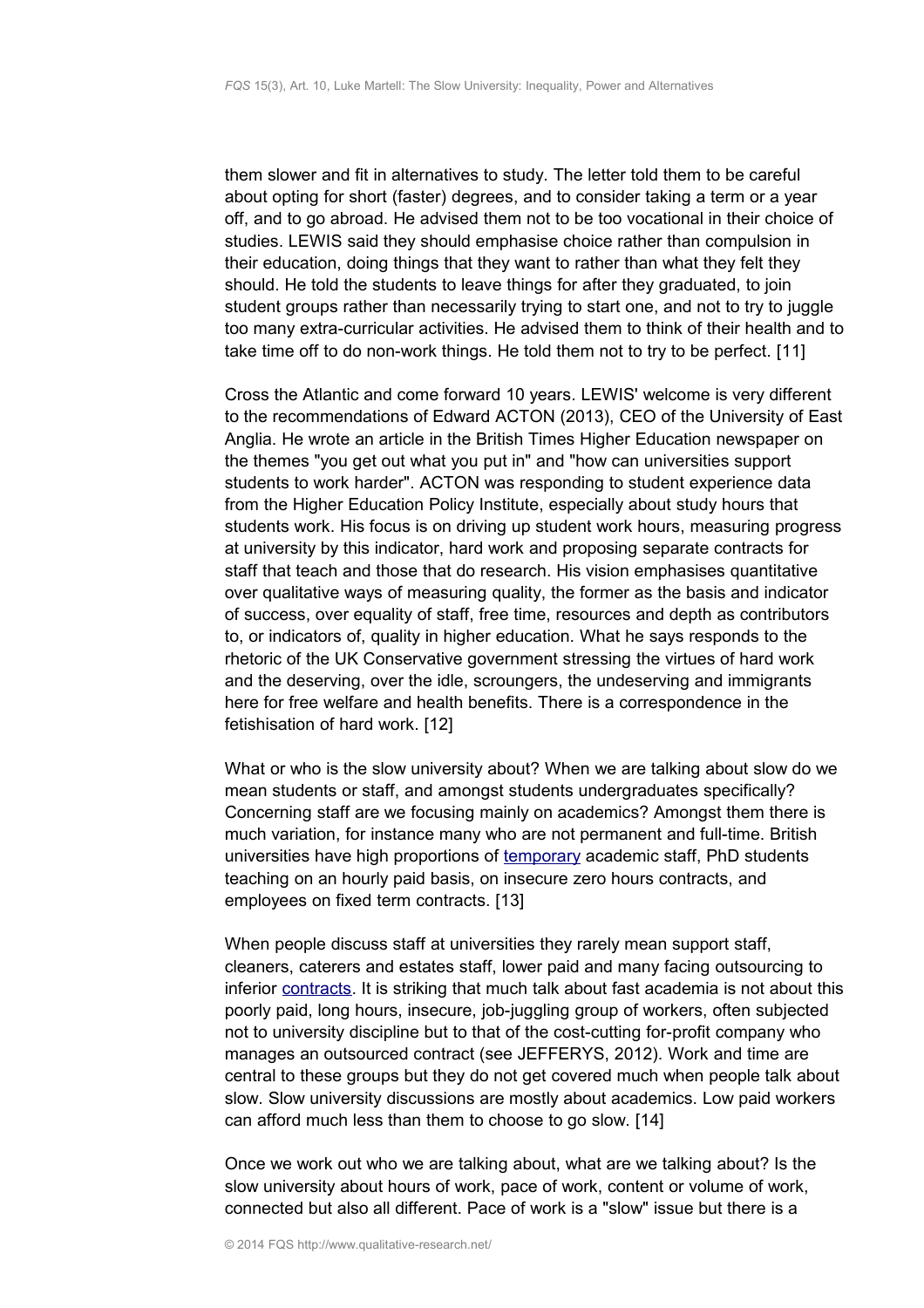danger these things get run together without us being careful to delineate them. Hours of work, for instance, are not necessarily about pace or speed, but are about time and amount. Long hours can be done quickly or slowly. Volume of work can be about long hours rather than fast work, although of course it can involve the latter too. [15]

## <span id="page-4-0"></span>**4. Marketisation and Managerialism at Universities**

The marketisation of universities is behind a lot of issues thrown up in discussion of the slow university (see COLLINI, 2013). In England high student-paid tuition fees have been introduced. Private for-profit providers are moving in to take over the functions of universities, support services but also university degrees. Universities are becoming like businesses, chasing money and customers, rather than about educational values or the social good. Management style is changing accordingly, less collegial and more top-down. Managers want to get as much out of employees as possible, and pursue quantitative indicators that focus on amounts rather than quality. Metrics are used to measure achievement. [16]

Discourses of performance are less about doing a good job and increasingly concern achieving "excellence" (MORIARTY, 2014). Excellence is said to be needed to succeed in a competitive environment, so is rooted in marketisation. It is often linked to quantitative gradings of research assessment in the UK, themselves being reached in part on the basis of metrics such as citations and journal rankings. At some universities failure to achieve "excellence", even if performing well, is seen as grounds for employees being dismissed from their employment (JUMP, 2014). [17]

This is happening in a context in which conflict between employers and labour is skewed to the power of the former over the latter. Managers impose more and unions are weaker. Governance has been changed to reduce the role of staff and students and increase the power of management and business. Academics continue to be individualistic rather than putting up a collective response. These structures are behind speed at the university. [18]

DOCHERTY (2013) warns that speed in the academy is killing learning. Two-year degrees offer a faster qualification. These can involve teaching over the summer vacation. So they are less accessible to poor students who need to work in the holidays to finance their studies. Such fast track learning is more available to those from better off backgrounds. Online marking can involve automated instant feedback. Perhaps most significantly changes in governance of the universityrun-like-a-business have led to management imposition of decisions over inclusion of the community and consultation. The latter takes time, and one slow that has been discussed is slow democracy (CLARK & TEACHOUT, 2012, 2013). The former is faster. Employer and employee power imbalances are behind speed at the university. [19]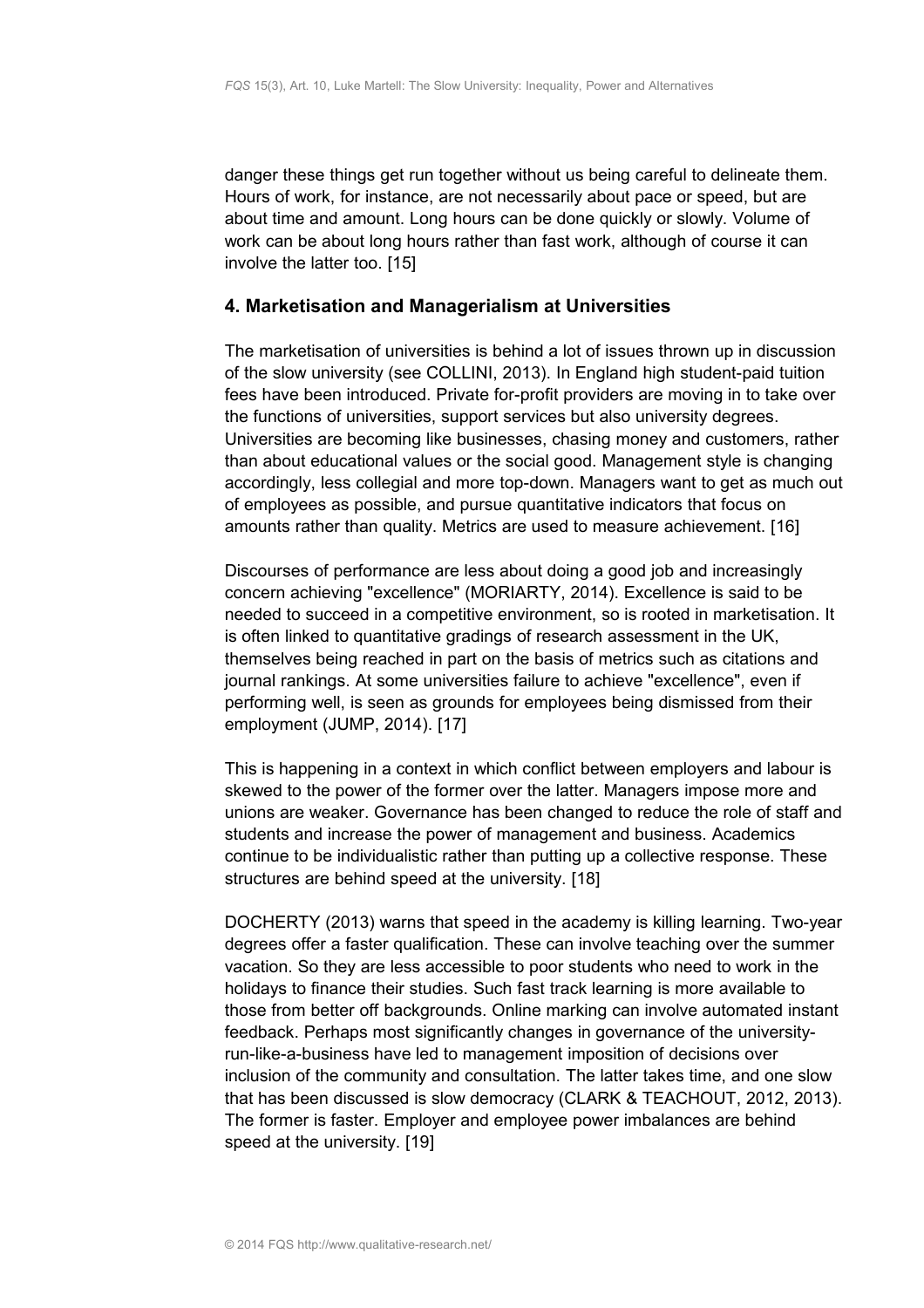#### <span id="page-5-0"></span>**5. Work and the Marketised University**

Working hours and conditions are an issue at UK universities. A study by the University and College Union (GROVE, 2012) for academics and administrators showed many (WILKS, 2012) members working more than 50 hours a week and reporting higher than average stress levels. When the union held a work-tocontract action over pensions in 2011 the campaign became also about work-life balance. Academics who held to the maximum 48 hour week found they were cutting their working hours (WILLIAMS, 2011) and rescuing their evenings and weekends. Many British academics' leave entitlement is loosely defined and a lot do not take the notional amounts they do have, or take working holidays, where they report as on leave but research and write. Academic Eleanor HIGHWOOD (2013) talks about an 8 days a week job culture (see also NEL, 2014). [20]

Work could be redistributed so the unemployed have work but all of us work less. We could live in societies with less production and so less paid work, that valued non-material values over consumption and, consequently, over earning income to finance it. This would reduce carbon emissions, be better for the environment and allow us more time for non-commodified activities and life outside paid work, such as caring, relationships, free creative work, and political activity (see NEW ECONOMICS FOUNDATION, 2010). [21]

Important to the lower work society is space for autonomy, away from work and employment, as much as less work itself. And what I am discussing at this point is long hours, not necessarily speed. In fact longer hours can be worked to take time over things and do them more slowly, while shorter working hours can lead to faster work to get work done in the limited time. [22]

University academics also report juggling multiple tasks and obligations, often of quite different kinds. They teach, research and carry out administrative and sometimes managerial tasks. There are a number of things they have to do, but this is not the same as speed or quantity of work. [23]

Within the academic community, there are especially acute working conditions for PhD tutors who work what are effectively minimum wage hours under conditions of stress, insecurity and with little status. Junior lecturers have to work more on preparation, often teaching courses for the first time, on lower salaries and under greater pressure to prove themselves in terms of research. Ruth MÜLLER (2013) has discussed the conditions of and pressure on postdoctoral academics. There is a gender dimension because women have to do more to advance in their career, for instance through promotions (see GROVE, 2013), and can feel under greater pressure to perform than men. They make up a greater number of the large proportion of academics on temporary and insecure contracts who feel the need to work especially hard to get permanence and security. [24]

But autonomy to do things in good space and time is undermined and pushed out by wider change. Working hours, juggling, pressure and conditions need to be seen in context and we should look at what is behind these. They do not happen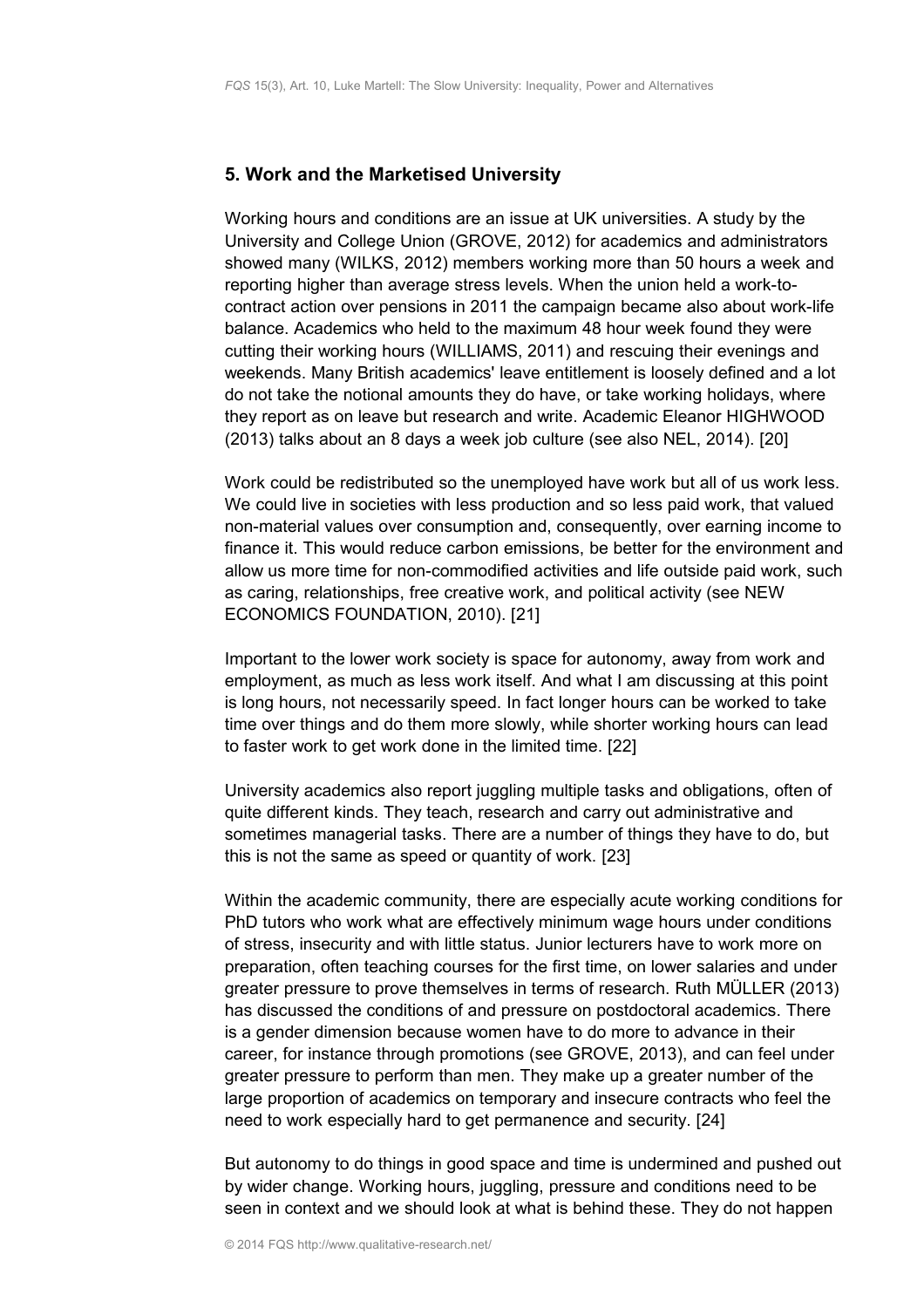in isolation. The business university in a competitive market demands more from less, volume and quantity. And these happen within an imbalance of power between employers and employees. [25]

# <span id="page-6-0"></span>**6. Technology and the University**

Digitalisation is said to have speeded life up in society as a whole and at universities. Social media, e-communications and smartphones have led to a pace and volume of information that is hard to keep up with and demand constant engagement. There is an expectation to be constantly in touch with the workplace. This is especially relevant to work in the information professions and jobs like those in academia where people work away from their office a lot. [26]

ICT and social media are in tension with the advantages of autonomy of space for academics. Academics can work remotely and hence, sometimes and to a certain extent, keep their own hours and have more control over pace. In the early days of ICTs it was thought these would help with employees freedom to work remotely, away from the eyes of their bosses. But in many ways it has not worked out this way. Some autonomy has declined with email and smartphones. Academics are expected to be available and are under surveillance even when away, calculable through whether they are receiving and responding to communications and information. So autonomous time is affected negatively. [27]

Rebecca SOLNIT (2013) says there are no longer big gaps between information, where we can pause and reflect. We have to juggle more and faster information from more media sources at the same time. This leads to superficiality rather than depth, as we skim to take it in. Big spaces and solitude have gone. DUROSE and TONKISS (2013) come to a similar conclusion about blogging, social media and research. [28]

Blogs are quick and small and part of an attempt to be relevant. They lead to fast scholarship, which they say is reactive rather than generative, and produce a volume and constancy of information it is difficult to keep up with. This is contrasted to slow blogs, advocated by the "manifesto" for slow scholarship (TREANOR, 2007). These take longer, appear more infrequently, and involve more sustained research. [29]

But we shouldn't fetishise technology. We shouldn't treat speed, quantification or ICT as if they're independent processes or causes in themselves. This conceals what underpins them. The changes to academia described are not caused by technology itself in isolation, but by the use of that technology within relations of power. This is power in the context of pressures from marketisation and associated managerial imposition in a direction that is more quantitative and related to income streams and less about real quality and depth and related to education. There is a push to extract the most out of us, power of employers over us, pressure to perform, and our feeling we have to perform. What's behind these is the business university taking over from the university that's about education,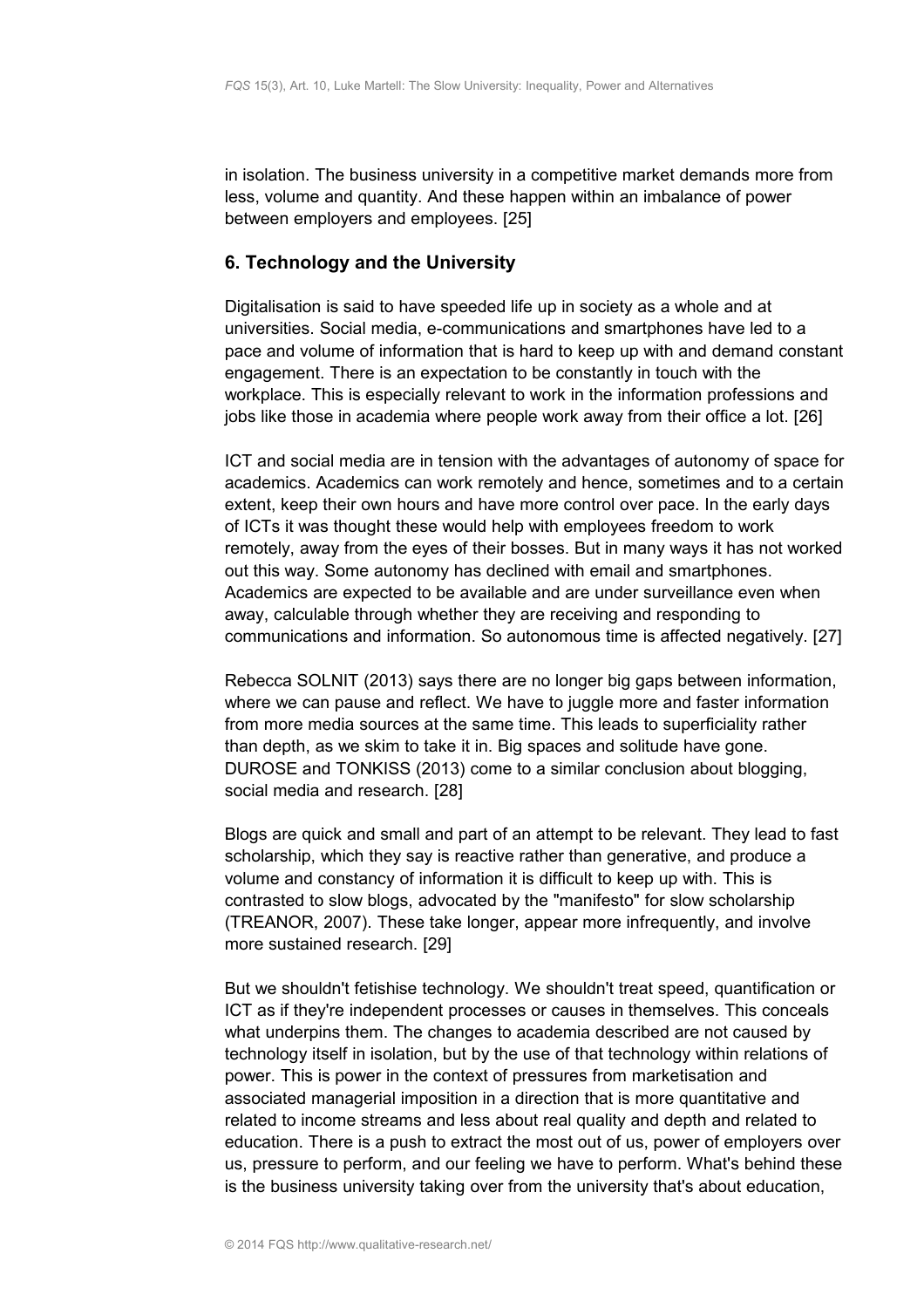with employment at the end of increasingly managerial and capitalist types of power. [30]

Technology is situated within relations of power and structural change. This power in this context of change happens not just in relation to technology, but is a general phenomenon at universities. And it is not only an issue for the autonomy and well-being of people, but also their work performance which can be negatively affected in terms of quality by such pressures as much as quantitatively accelerated. [31]

It's possible to polarise things too regressively between old and slow on one hand as good, and new and fast as bad on the other. There can be much that is engaged and progressive about real-time involvement with current debate and the public sphere, and with the possibilities of new technology and fora for information and discussion. It is conservative and disengaging to portray this as a negative development and to define the specificity of science in a way that excludes it (see MENDICK, 2013 and VOSTAL, 2014). [32]

Progressive aspects of speed are not just in possibilities for academics in the research process and public engagement. They are also connected with power. If you work in an information industry, strongly connected to social media in your job, then managing a speed and volume of information and contributing to it can be one way you stay ahead in terms of knowledge of those in hierarchies more powerful than you, but less connected and resourced in these specific ways. Blogging and social media also allow you to publish from below without having to go through political or corporate channels, a revolution in access to voice for academics and others with internet access. [33]

# <span id="page-7-0"></span>**7. Who Can Go Slow?**

And who can opt out by not checking their email so often, or not keeping up with the latest social media information? There are power, inequalities and domination behind technology and the use of it. So we are compelled to use this technology by more than just the technology itself. It's not so easy just to drop it. Zooming in on slow diverts from these underlying causes, and so where solutions need to be. [34]

It's easy to say slow down and take more time for yourself. TREANOR (2007) advocates academics adopting slow periods in their days at work. But he also argues that speed is in part an institutional demand, in which individuals will suffer consequences for their employment and careers if they do not comply. He points out it is an unequal option, with particular risks for those who are junior and in non-tenured jobs. As one academic says "If I did my work at a pace I thought allowed me to do my work best I would get fired, because I wouldn't have enough done. I would be seen as ineffective" (VOSTAL, 2014, p.11). Slow is not a choice or something that is in isolation from underlying structures and pressures. As such it is really an issue of those structures and pressures more than it is about speed itself, or a matter of individual decisions. [35]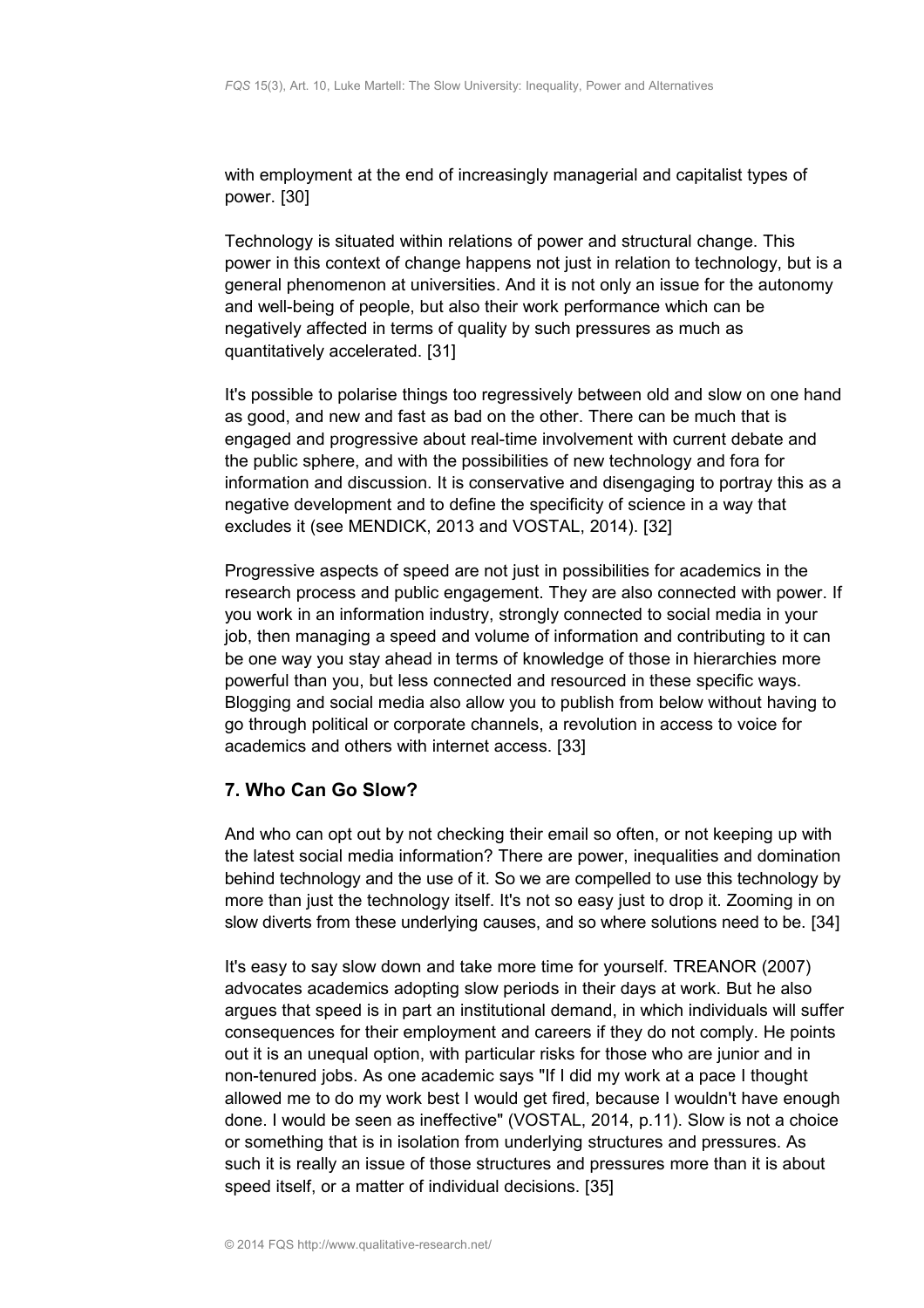Self-help slow experts can advise us to improve our own lives by going slower. But this is not too far away from university managers who respond to stress and overload by pushing it away from the institution and structures on to individuals, by proposing solutions such as stress counselling or time-management training. And can we all slow down? HONORÉ says (in SCHARRENBERG, 2014, n.p.): "I do think it is possible for everyone". But slow can be code for "I have the money to take time". Slow food, for example, is labour intensive and involves taking longer over the growing and making of what we eat. It can be done more easily by those who have the income to take time outside work to do more in the growing and creating of their food, and is less available to those with lower incomes working longer hours. For slow for everyone more structural solutions are needed. Food counter cultures like freeganism, skip diving (EDWARDS & MERCER, 2007) and punk cuisine (CLARK, 2004) challenge power and inequality more than the Slow food movement does (for a critique of which see SIMONETTI, 2012). And slow food may be as much an issue of displaying a liberal middle class identity as about food itself. [36]

## <span id="page-8-0"></span>**8. What is Slow Actually About?**

What is the real issue? What is slowness about? Speed and time may be a symptom, or part of it. But at root slow is not an issue of time or speed. They are a symptom of something else. Slow is being advocated as a means to what we want, but it's not the end. [37]

Amounts of work are not the same as speed. We should be careful about conflating speed of work with volume. And some people are not against lots of work. In response to arguments about overwork in higher education, academic Joanna WILLIAMS (2013) argues that her work is where the heart is and that she loves her job. [38]

Work is not a bad thing, but autonomous work is desirable. Many who argue against too much work are in favour of more free time but envisage autonomous work being done then, for instance creative or voluntary labour, as well as more time for non-work activities like spending time with family or friends. WILLIAMS mentions autonomy over work hours, and the possibility of working at home which academia allows, as important to her for childcare and her research. So autonomy over work may be the issue rather than work itself. This means less of the boss. A Danish study suggests depression at work has more to do with the boss and unfairness on the part of managers than workload (SJØGREN, 2013). [39]

Speed may not be the issue but, rather, speed all the time. Lots of us like speed but have it too much, so we need more times when we slow down. But there are other times when we are driven and excited by pushing ahead fast at something. As argued above, speed can be progressive and in terms of knowledge and information something that academics can pursue which is engaged and puts them ahead of those in power. So the issue is not speed, but control over speed. This is important because it changes the crux of the matter from slow to selfdetermination over being able to go slow. This raises further questions about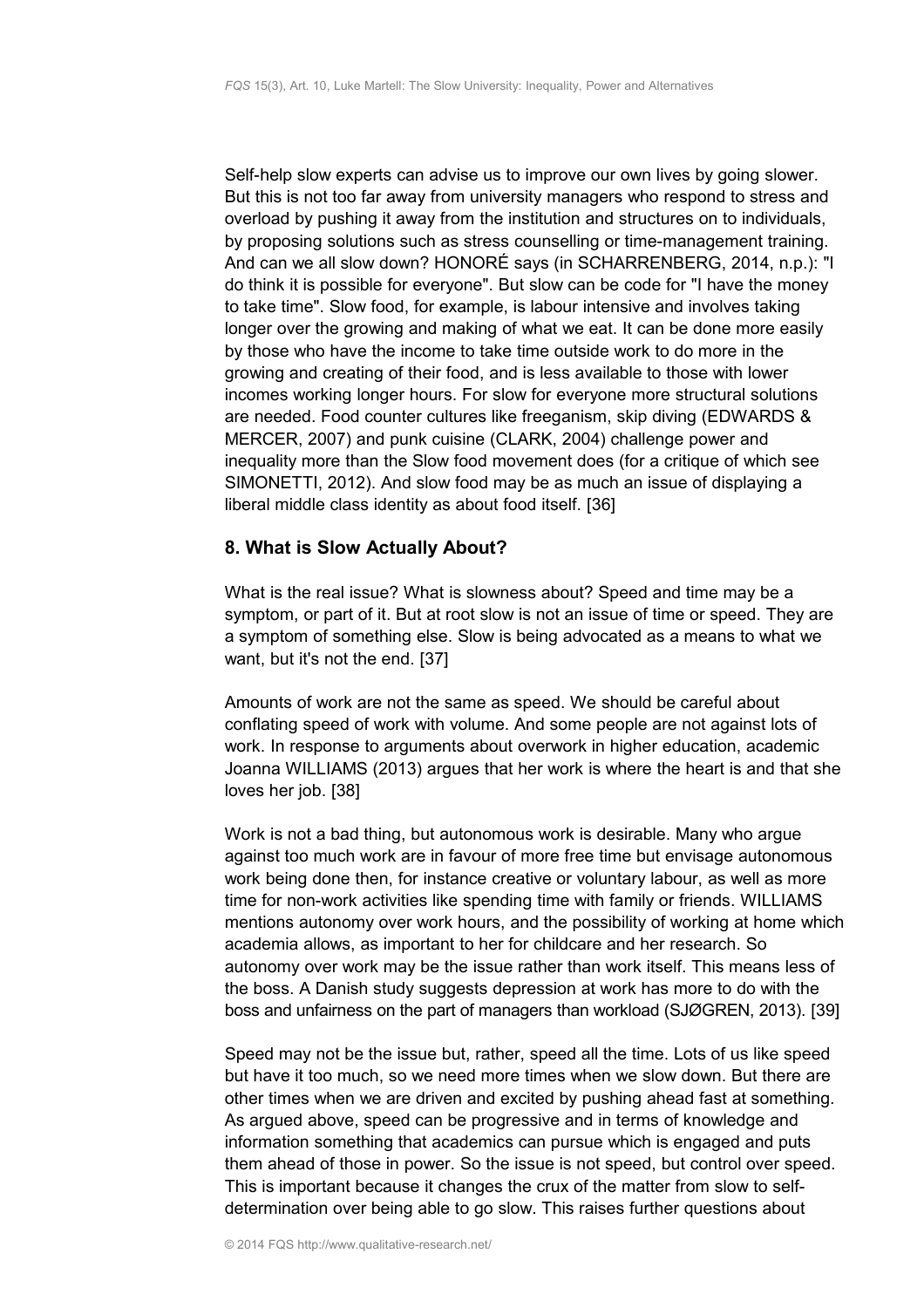what constrains or could allow control. Focusing on slow simplifies the issue to one of going slow, when it is about whether we can decide whether to go fast or slow, and what is behind this (VOSTAL, 2013, makes a similar point). Slow makes the issue pace rather than power, agency and autonomy. [40]

Slow lumps a lot together. As such it has a bit of an identity problem (as argued by DOTAN, 2008). But if you want to find something at the core of all the slow advocacies it may be lifestyle and quality of life. Lots of things are grouped together which are about this. In effect what slow is reintroducing is being human and well-being. Slowness is part of this but the bigger issue is autonomy. And what is underlying autonomy is power, the ability to reclaim our lives for ourselves and have the option of slowness and other lifestyle choices. [41]

HONORÉ (2004, pp.14-15 and 275-277) argues that slow is shorthand for a way of being which is calmer, more careful, about quality over quantity, deeper and more meaningful. He says it does not always mean slow but living better. For him the word that sums it up best is "balance". It is about fast when fast is needed but the right speed rather than always fast. This has echoes of SCHUMACHER's (1973) book "Small is Beautiful", which argued for appropriate scale rather than necessarily small scale. The issue is controlling the pace of life, not that you are always necessarily slow. So it's not even about the balance between slow and fast, but about having control over the balance, whether to go fast and when. The focus on time and pace distracts from the real issue, not balance itself, but power and autonomy. [42]

For all workers at the slow university this means employment and management either by bureaucratic executives or capitalist employment, wage labour and ownership and control. Consequently, when I ask what's behind the problem that slow addresses, and what slow is really all about, it's about control and ownership from above and for staff at the university much of this is about the employment relationship. [43]

So shorter working hours can be a search not for less work but for more hours away from power and control. Academics have traditionally been less subject to surveillance and managerialism. It's a reason why many chose academia, and now many are being more subjected to this. Reducing hours can be as much to regain autonomy as to work less. [44]

I have raised the question of what's behind speed at university. It's important not to discuss speed as if it's an isolated fact not embedded in wider processes. If you discuss it in isolation you distract from what it is based in. You are also likely to suggest solutions that put the onus of change on the individual rather than structures or systems. I am saying speed at university is embedded in the university as a business and employer power over labour. The former is more recent and to do with neo-liberalism, the latter older and to do with capitalism more generally. We need to see slow not as a fact in itself, which distracts from rootedness in this structure. I also asked at the start what slow is really all about. Again, to see it alone distracts from what the underlying issue is. Slow is about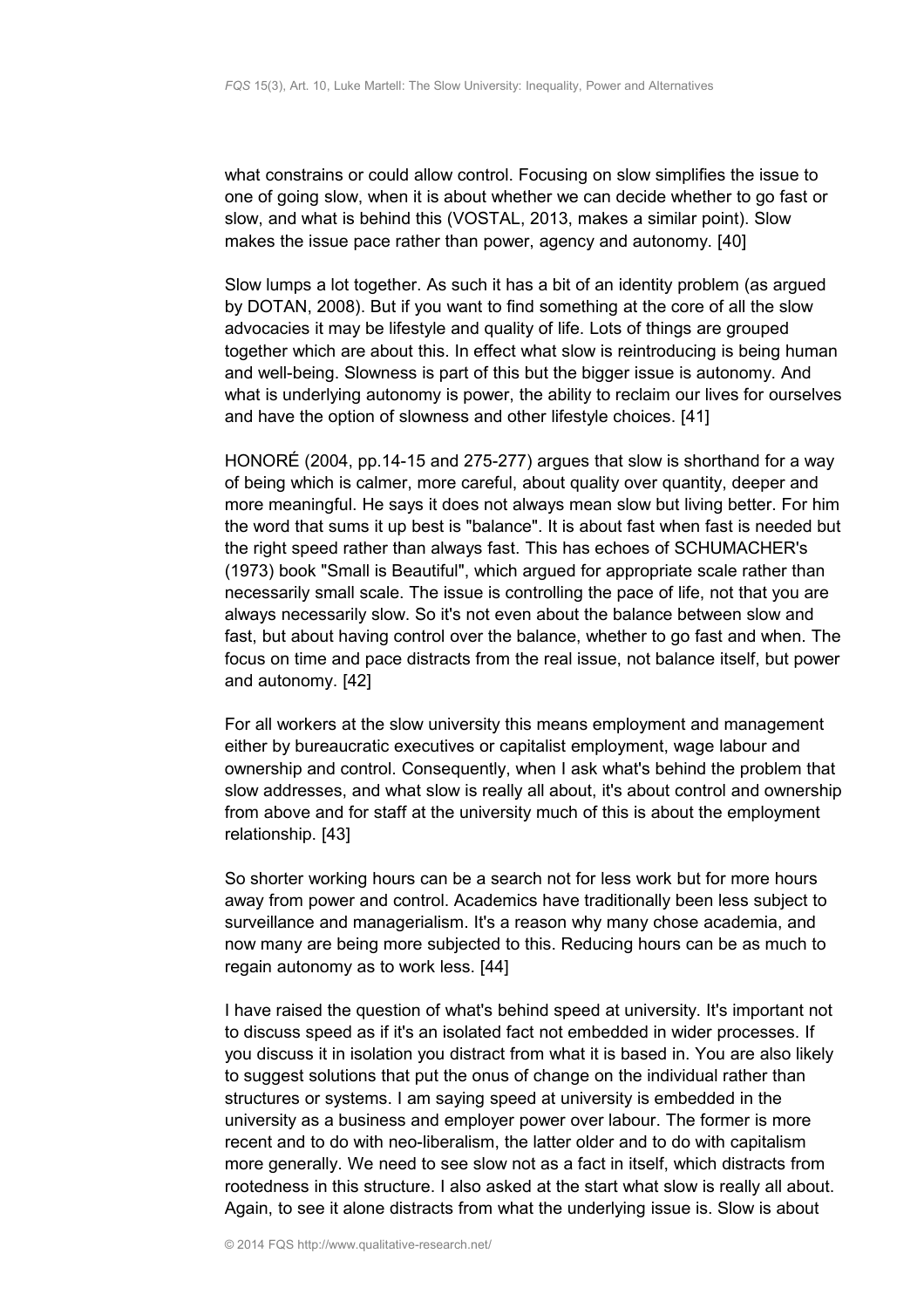more than slow. It's about power, inequality, conflicting interests and seeking autonomy, more than speed itself. It's in these structures, or getting away from them, that we can determine pace. We need to look beyond slow and see that the issue and change is in these structures. [45]

## <span id="page-10-0"></span>**9. Society Solutions**

If speed is a state of mind, slow may need psychological change. People can try to get out of a fast mind-set, follow guides about taking time out, turning their phones off and letting go of their need for the adrenalin rush (HONORÉ, 2014). From this perspective it's down to us. It needs wider cultural change, where we value slow more in society and what goes with it. Then we can pursue individual lifestyle change. However this puts too much onto individuals as responsible for going too fast and as having the capacity to slow down. It diverts away from structures that impose speed and constrain slow. [46]

The question is about getting power and self-determination, on the basis of which we can shape our pace of life, and work and the economy have a lot to do with this. At work the major aspect of power and autonomy is that we are wage labourers, in other words in the employment of others. So to escape the imposition of this on speed, volume, and freedom, I can see three solutions. [47]

One is individual withdrawal from paid employment. This is what a lot of people, sometimes called downshifters, who try to slow down do. They go part-time, selfemployed or freelance. Some of those who go self-employed or freelance say they have a lot of work to do, sometimes more than before, and it's still a life of speed. And some get out because of bullying and harassment at work, rather than pace. But because they are free from institutional employment and what goes with it they feel liberated. So self-determination rather than pace or volume is the issue here. But for others quantity of work, long hours and pace of life is the issue, and this is why they withdraw. [48]

But can people afford this? It's easy to say withdraw from employment or go parttime. This is an option for people with certain kinds of assets or sufficient income. To tell people about the virtues of them slowing down does not engage with unequal chances for this or the structures that make this impossible for many. It is at the level of structures and unequal possibilities that the issue needs to be identified and addressed. [49]

A second more structural solution is a reduction of hours in paid employment in society and so a greater realm of autonomy. MARX and KEYNES discussed how technology and production of abundance allows for this (SPENCER, 2014). Technology means we can produce the same in less time so reduce working hours for all. André GORZ (1982, 1985, 1999) argued that we can redistribute work so all have work but all work less. The employed would have more free time and the unemployed would have some of their work and become employed. Less paid work could be enabled by a universal guaranteed minimum income that would allow all to choose more free time. This can be funded by fairer taxes, such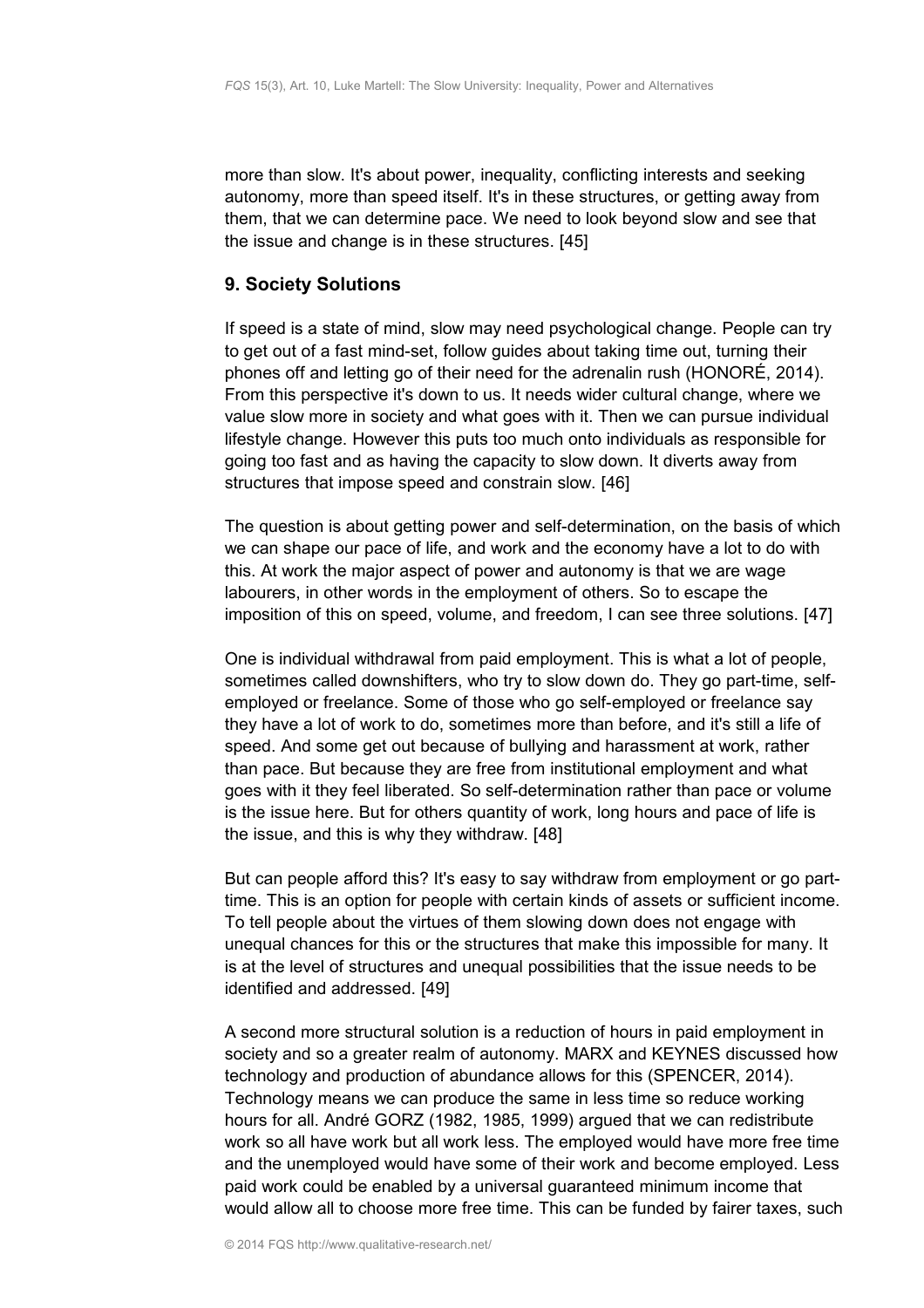as financial transactions taxes, and closing off tax loopholes and havens. In universities the redistribution of work fits with the need to end the casualisation of labour. Proper employment could be redistributed to the casualised, for instance through job shares. [50]

A third solution is to re-establish control over the workplace and overthrow paid employment. This means collective ownership in the economy. We have had socialist-style ownership via the state. This happened in state planned economies in "actual socialist" countries and the nationalised sectors under social democracy. There were problems with these approaches, on liberal and efficiency grounds. But it's not clear versions of them in areas of the economy and public sphere are redundant. There are also other forms, employee-ownership and workers co-ops, for example. If people collectively control production and work they can have greater control over volume and pace of work with a greater structural basis for slow. [51]

Is this compatible with capitalism? You can pursue regaining power and autonomy within capitalism. There can be individual withdrawals or pools of cooperative ownership. But overall, lack of self-determination over work is part and parcel of the wage labour relationship. So we need to reduce employer-employee relations so employees regain control over their work and non-work lives, which has to mean greater communal ownership. This is antagonistic with capitalism, which is based on private ownership and an employer-wage labour relationship. Change to lifestyle and quality of life involves control that isn't compatible with a system in which we lack control over the economy and work as basic principles of these spheres. [52]

HONORÉ (2004, pp.278-279) argues that slow is compatible with capitalism. He argues that slow involves making humans and the environment valuable assets rather than disposable inputs. This requires lower growth and measuring life by things other than GDP or competition. But these are all central to capitalism, so it is difficult to see how they could be achieved without limiting and rolling back capitalism. HONORÉ says what slow needs is persuasion, leadership, legislation and international co-ordination. But how can these be effective within capitalism where power lies in the hands of private capital, whose interests are in conflict with lower growth and the reduction of competition and priorities other than production and profit? [53]

Big corporations like Google and Amazon may be on the look out for slow training and keen to give employees more headspace to come up with creative ideas. The theory is this makes for better products and productivity. But is this a norm or exception? How far does it extend beyond top managers and creative workers? Do the caterers and cleaners get access to opportunities for slower work? Or Amazon warehouse workers who have a set number of items to collect and dispatch each hour, their targets monitored electronically? [54]

Abolishing capitalism is a tall order. There are questions about whether this is desirable or feasible and what would replace it, given theories and practices of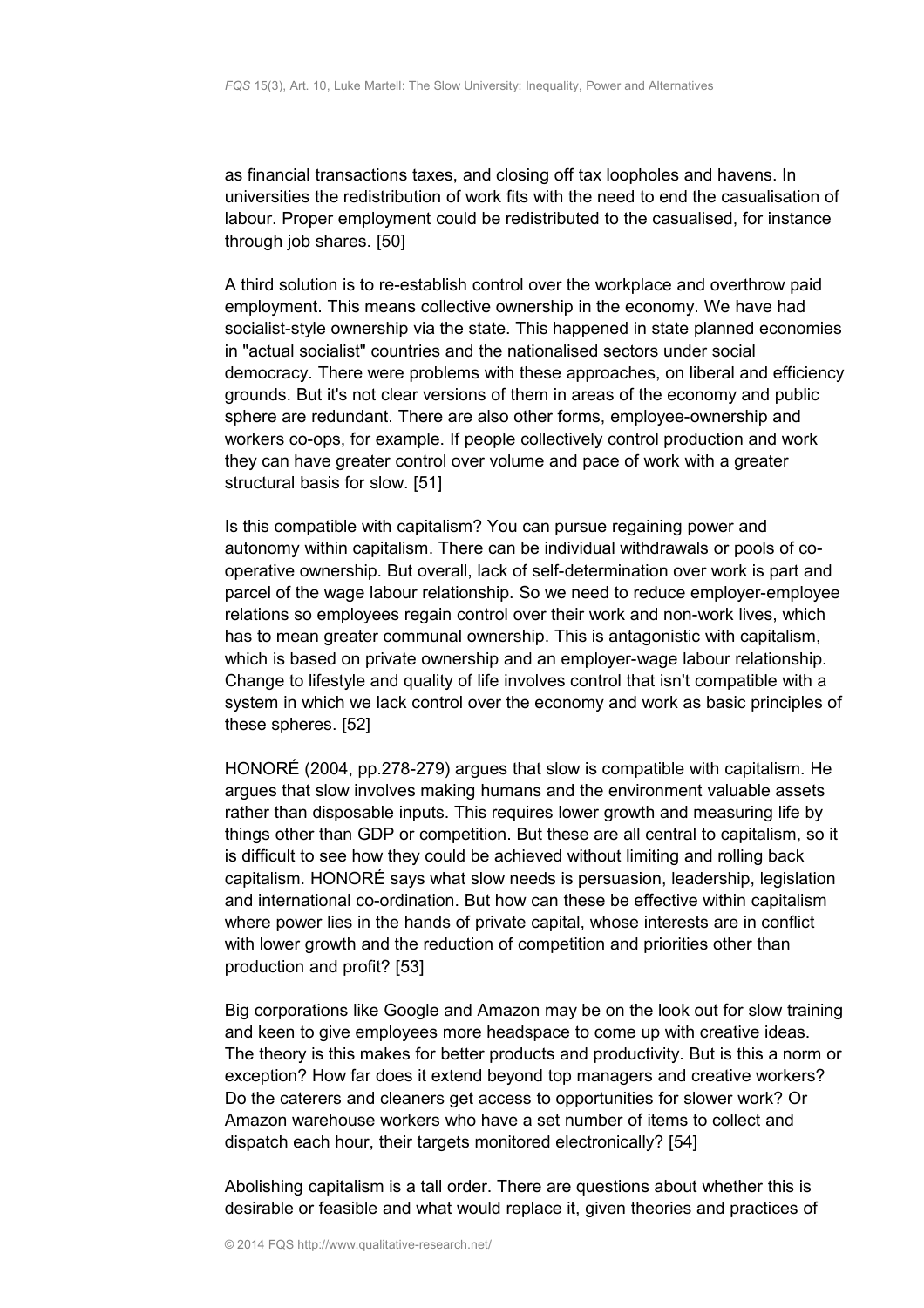collective ownership in the past. But that this is a challenging and complex issue does not alter that essentially slow is not compatible with private ownership for profit and lack of employer control, which are what capitalism are about. [55]

# <span id="page-12-0"></span>**10. University Solutions**

What can we do specifically in universities (see AMSLER & AMSLER, 2014)? One thing is to fight for the democratic [public university,](http://publicuniversity.org.uk/) which we never really had in the past but we had more than now as managerial power is marginalising staff and student input, for instance in governance and consultation. Staff are treated more as employees subject to management control, and students as consumers rather than either groups as citizens in a community. There's a shift from inclusion in decision-making to "engagement" via consumer surveys about changes already made. So a genuinely public university with inclusive governance is needed, and more so than we had before. If the issue is not slowness but control over speed and work this could help re-establish it. Democratic higher education (DEFEND EDUCATION BIRMINGHAM, 2013) is one basis for the slow university. This should include students and non-academic staff as part of the community of the university, and insecure and temporary staff, as well as permanent academics. [56]

Another path is individual freedom within the university. This means autonomy over working hours and conditions, and academic freedom. There could be less pressure from external audits, to carry out tasks that are not educationally or socially useful, less quantitative over qualitative demands, which suck up time with useless things. Not all of this is completely externally determined. It also needs a personal rethink by academics about their orientation to promotion, recognition and career development. But these are done in the context of structural power and expectations. Trade unions, students' unions and protest are important to this path. [57]

A third solution at the university is alternatives to public higher education and private business-oriented money-seeking universities. This can be sought in free universities. These operate in a third sector, set up and run by their staff and students, autonomous from the state, from the market and profit. In the UK examples include the [Social Science Centre](http://socialsciencecentre.org.uk/) in Lincoln, and more informal free universities that spring up and come and go in many towns and cities (LAZARUS, 2013, SOCIAL SCIENCE CENTRE, 2013). [58]

What is behind the pace of universities is power. This is something over people, that requires speed of us. And lack of power, which includes inequalities in capacity for economic independence, holds many back from being able to choose slow. Focusing on slow distracts from power, inequality and self-determination. And it can be regressive, because it excludes those that can't afford it, and because speed with information is a way of fighting the powerful. We need to be able to pursue autonomy from power. This is not to be slow necessarily, but to control speed and our lives. This shouldn't be on the basis of business criteria,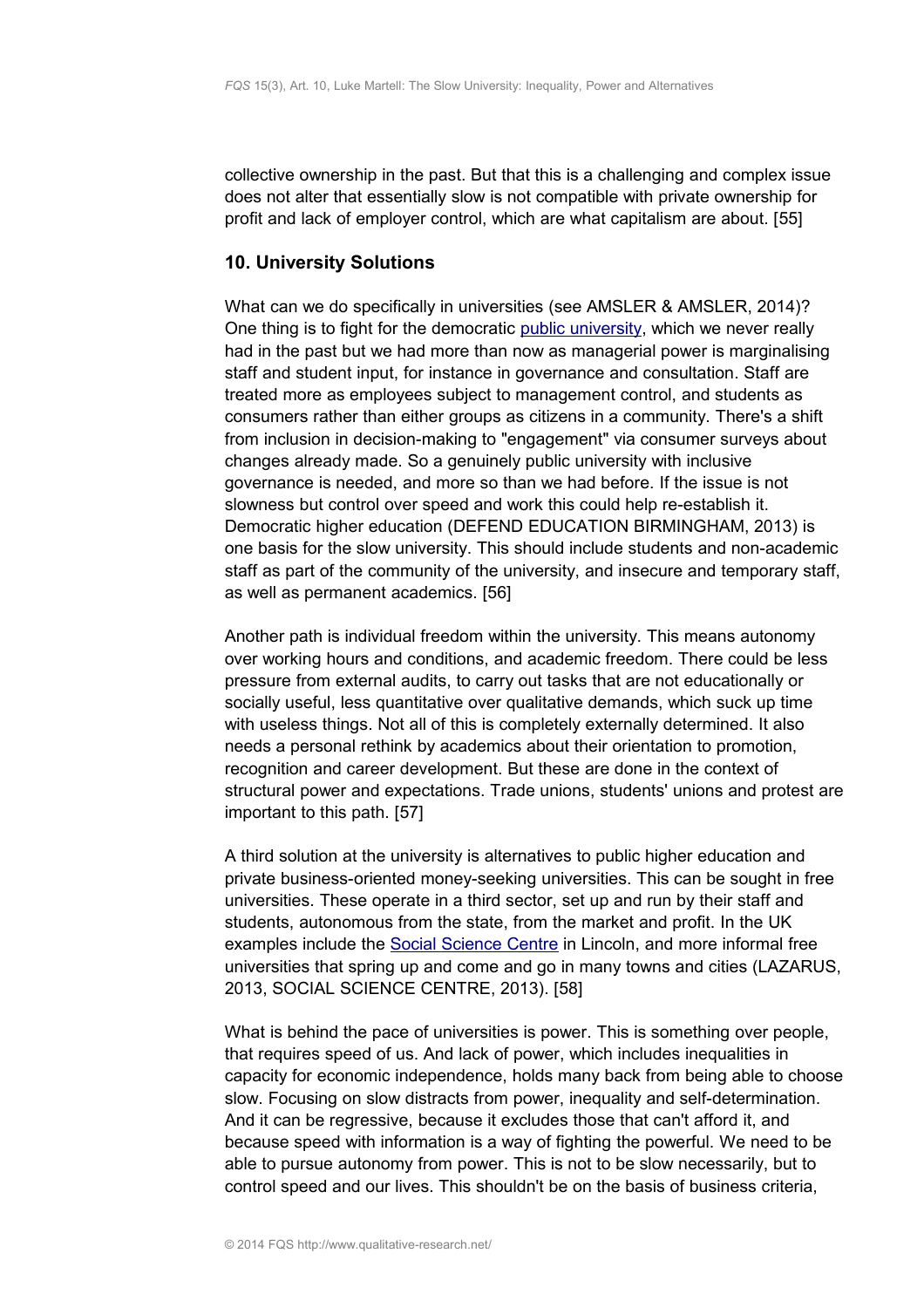put into practice through capitalist and managerial domination. It should be on the basis of what's good for humans, and under our own control. [59]

## <span id="page-13-1"></span>**Acknowledgements**

I am very grateful to Maggie O'NEILL for initiating this slow university project and inviting me to take part, and to Heather MENDICK and Paul WAKELING for very helpful comments on this article.

#### <span id="page-13-0"></span>**References**

Acton, Edward (2013). How can universities support students to work harder? *Times Higher Education*, *October 17*, [http://www.timeshighereducation.co.uk/features/how-can-universities](http://www.timeshighereducation.co.uk/features/how-can-universities-support-students-to-work-harder/2008166.article)[support-students-to-work-harder/2008166.article](http://www.timeshighereducation.co.uk/features/how-can-universities-support-students-to-work-harder/2008166.article) [Date of Access: April 30, 2014].

Amsler, Sarah & Amsler, Mark (2014). Imagining unthinkable spaces. *Argos Aotearoa*, *1*, <http://argosaotearoa.org/work/imagining-unthinkable-spaces/>[Date of Access: April 30, 2014].

Andrews, Geoff (2008). *The slow food story: Politics and pleasure.* Montreal: McGill-Queen's University Press.

Clark, Dylan (2004). The raw and the rotten: Punk cuisine. *Ethnology*, *43*(1), 19-31.

Clark, Susan & Teachout, Woden (2012). *Slow democracy.* White River Junction, VT: Chelsea Green Publishing.

Clark, Susan & Teachout, Woden (2013). Slow democracy. *openDemocracy*, *September 20*, <http://www.opendemocracy.net/transformation/susan-clark-woden-teachout/slow-democracy>[Date of Access: April 30, 2014].

Collini, Stefan (2013). Sold out. *London Review of Books*, *35*(20), *October 20*, <http://www.lrb.co.uk/v35/n20/stefan-collini/sold-out>[Date of Access: April 30, 2014].

Defend Education Birmingham (2013). Statement from the occupation—why we need a democratic university. *Defend Education Brum*, *November 21*, [http://www.defendeducationbrum.org/statement](http://www.defendeducationbrum.org/statement-from-the-occupation-why-we-need-a-democratic-university/)[from-the-occupation-why-we-need-a-democratic-university/](http://www.defendeducationbrum.org/statement-from-the-occupation-why-we-need-a-democratic-university/) [Date of Access: July 21, 2014].

Docherty, Thomas (2013). In the academy speed kills learning. *Times Higher Education*, *July 18*, [http://www.timeshighereducation.co.uk/comment/opinion/in-the-academy-speed-kills](http://www.timeshighereducation.co.uk/comment/opinion/in-the-academy-speed-kills-learning/2005764.article)[learning/2005764.article](http://www.timeshighereducation.co.uk/comment/opinion/in-the-academy-speed-kills-learning/2005764.article) [Date of Access: April 30, 2014].

Dotan, Hamutal (2008). Carlo Petrini's slow food, a review. *Green Prophet*, *October 31*, <http://www.greenprophet.com/2008/10/slow-food-book-review/>[Date of Access: April 30, 2014].

Durose, Catherine & Tonkiss, Catherine (2013). Fast scholarship is not always good scholarship: Relevant research requires more than an online presence. *LSE Impact of Social Science*, *October 11*, [http://blogs.lse.ac.uk/impactofsocialsciences/2013/10/11/fast-scholarship-is-not-always-good](http://blogs.lse.ac.uk/impactofsocialsciences/2013/10/11/fast-scholarship-is-not-always-good-scholarship/)[scholarship/](http://blogs.lse.ac.uk/impactofsocialsciences/2013/10/11/fast-scholarship-is-not-always-good-scholarship/) [Date of Access: April 30, 2014].

Edwards, Ferne & Mercer, David (2007). Gleaning from gluttony: An Australian youth subculture confronts the ethics of waste. *Australian Geographer*, *38*(3), 279-96.

Gorz, André (1982). *Farewell to the working class: An essay on post-industrial socialism.* London: Pluto Press.

Gorz, André (1985). *Paths to paradise: On the liberation from work.* London: Pluto Press.

Gorz, André (1999). *Reclaiming work: Beyond the wage based society*. Cambridge: Polity Press.

Grove, Jack (2012). Stressed academics are ready to blow in pressure-cooker culture. *Times Higher Education*, *October 4*, [http://www.timeshighereducation.co.uk/news/stressed-academics](http://www.timeshighereducation.co.uk/news/stressed-academics-are-ready-to-blow-in-pressure-cooker-culture/421388.article)[are-ready-to-blow-in-pressure-cooker-culture/421388.article](http://www.timeshighereducation.co.uk/news/stressed-academics-are-ready-to-blow-in-pressure-cooker-culture/421388.article) [Date of Access: April 30, 2014].

Grove, Jack (2013). Gender survey of UK professoriate, 2013. *Times Higher Education*, *June 13*, [http://www.timeshighereducation.co.uk/news/gender-survey-of-uk-professoriate-](http://www.timeshighereducation.co.uk/news/gender-survey-of-uk-professoriate-2013/2004766.article)[2013/2004766.article](http://www.timeshighereducation.co.uk/news/gender-survey-of-uk-professoriate-2013/2004766.article) [Date of Access: April 30, 2014].

Highwood, Eleanor (2013). Workload overload. *Times Higher Education*, *June 13*, <http://www.timeshighereducation.co.uk/comment/letters/workload-overload/2004738.article>[Date of Access: April 30, 2014].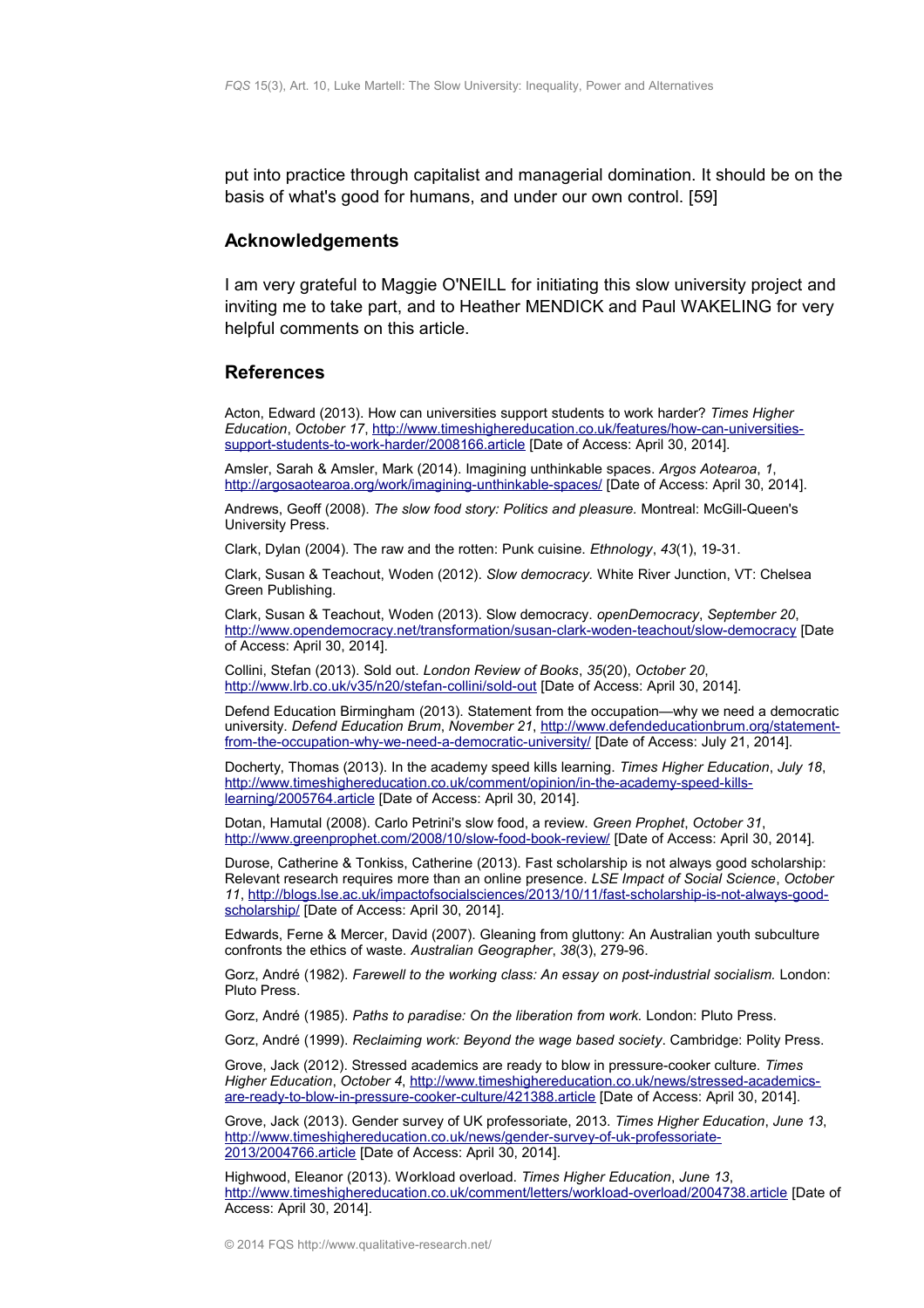Honoré, Carl (2004). *In praise of slowness: Challenging the cult of speed*. New York: HarperCollins.

Honoré, Carl (2008). *Under pressure: Putting the child back into children*. London: Orion.

Honoré, Carl (2014). *The slow fix: Lasting solutions in a fast-moving world*. London: William Collins.

Jefferys, Steve (2012). Shared business services outsourcing: Progress at work or work in progress? *WLRI Working paper 11, Working Lives Research Institute, London Met University*, [http://workinglives.org/fms/MRSite/Research/wlri/Working%20Papers/WLRI%20Working%20Paper](http://workinglives.org/fms/MRSite/Research/wlri/Working%20Papers/WLRI%20Working%20Paper%20no%2011%20Progress%20at%20work%20or%20work%20in%20progress.pdf) [%20no%2011%20Progress%20at%20work%20or%20work%20in%20progress.pdf](http://workinglives.org/fms/MRSite/Research/wlri/Working%20Papers/WLRI%20Working%20Paper%20no%2011%20Progress%20at%20work%20or%20work%20in%20progress.pdf) [Date of Access: July 21, 2014].

Jump, Paul (2014). Sheffield academics baulk at HR chief's sacking threat. *Times Higher Education*, *February 27*, [http://www.timeshighereducation.co.uk/news/sheffield-academics-baulk-at](http://www.timeshighereducation.co.uk/news/sheffield-academics-baulk-at-hr-chiefs-sacking-threat/2011636.article)[hr-chiefs-sacking-threat/2011636.article](http://www.timeshighereducation.co.uk/news/sheffield-academics-baulk-at-hr-chiefs-sacking-threat/2011636.article) [Date of Access: April 30, 2014].

Kingsley, Patrick (2010). The art of slow reading. *The Guardian*, *July 15*, <http://www.theguardian.com/books/2010/jul/15/slow-reading>[Date of Access: April 30, 2014].

Lazarus, Joel (2013). The emergence and growth of "free universities" in the UK. *Oxford Left Review*, *9*,<http://oxfordleftreview.com/olr9-5/>[Date of Access: April 30, 2014].

Lewis, Harry (2004). Slow down: Getting more out of Harvard by doing less. *Harvard University,* <http://scholar.harvard.edu/files/harrylewis/files/slowdown2004.pdf>[Date of Access: April 30, 2014].

Mendick, Heather (2013). Is slow academia conservative? *CelebYouth.org*, <http://www.celebyouth.org/is-slow-academia-conservative/>[Date of Access: April 30, 2014].

Moriarty, Philip (2014). The vacuity of "excellence". *Physics Focus*, [http://physicsfocus.org/philip](http://physicsfocus.org/philip-moriarty-vacuity-excellence/)[moriarty-vacuity-excellence/](http://physicsfocus.org/philip-moriarty-vacuity-excellence/) [Date of Access: April 30, 2014].

Müller, Ruth (2013). Racing for what? *CelebYouth.org*,<http://www.celebyouth.org/racing-for-what/> [Date of Access: April 30, 2014].

Nel, Philip (2014). In search of lost time. *Inside Higher Ed*, <http://www.insidehighered.com/advice/2014/03/03/essay-why-faculty-members-work-so-much>[Date of Access: April 30, 2014].

New Economics Foundation (2010). *21 hours: Why a shorter working week can help us all to flourish in the 21st century.* London: New Economics Foundation, <http://www.neweconomics.org/publications/entry/21-hours>[Date of Access: April 30, 2014].

Pels, Dick (2003). *Unhastening science: Autonomy and reflexivity in the social theory of knowledge*. Liverpool: Liverpool University Press.

Scaturro, Michael (2014). Im gegenteil, the German dating website on a go-slow. *The Guardian*, *May 3*, [http://www.theguardian.com/lifeandstyle/2014/may/03/im-gegenteil-german-dating-website](http://www.theguardian.com/lifeandstyle/2014/may/03/im-gegenteil-german-dating-website-go-slow-berlin)[go-slow-berlin](http://www.theguardian.com/lifeandstyle/2014/may/03/im-gegenteil-german-dating-website-go-slow-berlin) [Date of Access: July 21, 2014].

Scharrenberg, Joost (2014). Interview Carl Honoré, ambassador for the slow movement. *Sloyu*, <http://sloyu.com/blog/english/2014/02/11/interview-carl-honore/>[Date of Access: April 30, 2014].

Schumacher, Ernst F. (1973). *Small is beautiful: A study of economics as if people mattered*. London: Blond and Briggs.

Simmel, Georg (1950 [1903]). The metropolis and mental life. In Kurt Wolff (Ed.), *The sociology of Georg Simmel* (pp.409-24). New York: Free Press.

Simonetti, Luca (2012). The ideology of slow food. *Journal of European Studies*, *42*(2), 168-169.

Sjøgren, Kristian (2013). The boss, not the workload, causes workplace depression. *ScienceNordic*, <http://sciencenordic.com/boss-not-workload-causes-workplace-depression>[Date of Access: April 30, 2014].

Social Science Centre (2013). An experiment in free, co-operative higher education. *Radical Philosophy*, *182*, [http://www.radicalphilosophy.com/news/an-experiment-in-free-co-operative](http://www.radicalphilosophy.com/news/an-experiment-in-free-co-operative-higher-education)[higher-education](http://www.radicalphilosophy.com/news/an-experiment-in-free-co-operative-higher-education) [Date of Access: April 30, 2014].

Solnit, Rebecca (2013). Diary. *London Review of Books*, *35*(16), *August 29*, <http://www.lrb.co.uk/v35/n16/rebecca-solnit/diary>[Date of Access: April 30, 2014].

Spencer, David (2014). The case for working less. *The Conversation*, <https://theconversation.com/the-case-for-working-less-22454>[Date of Access: April 30, 2014].

Treanor, Brian (2007). *Slow university: A manifesto* [Personal website], [http://myweb.lmu.edu/btreanor/Slow\\_University.html](http://myweb.lmu.edu/btreanor/Slow_University.html) [Date of Access: April 30, 2014].